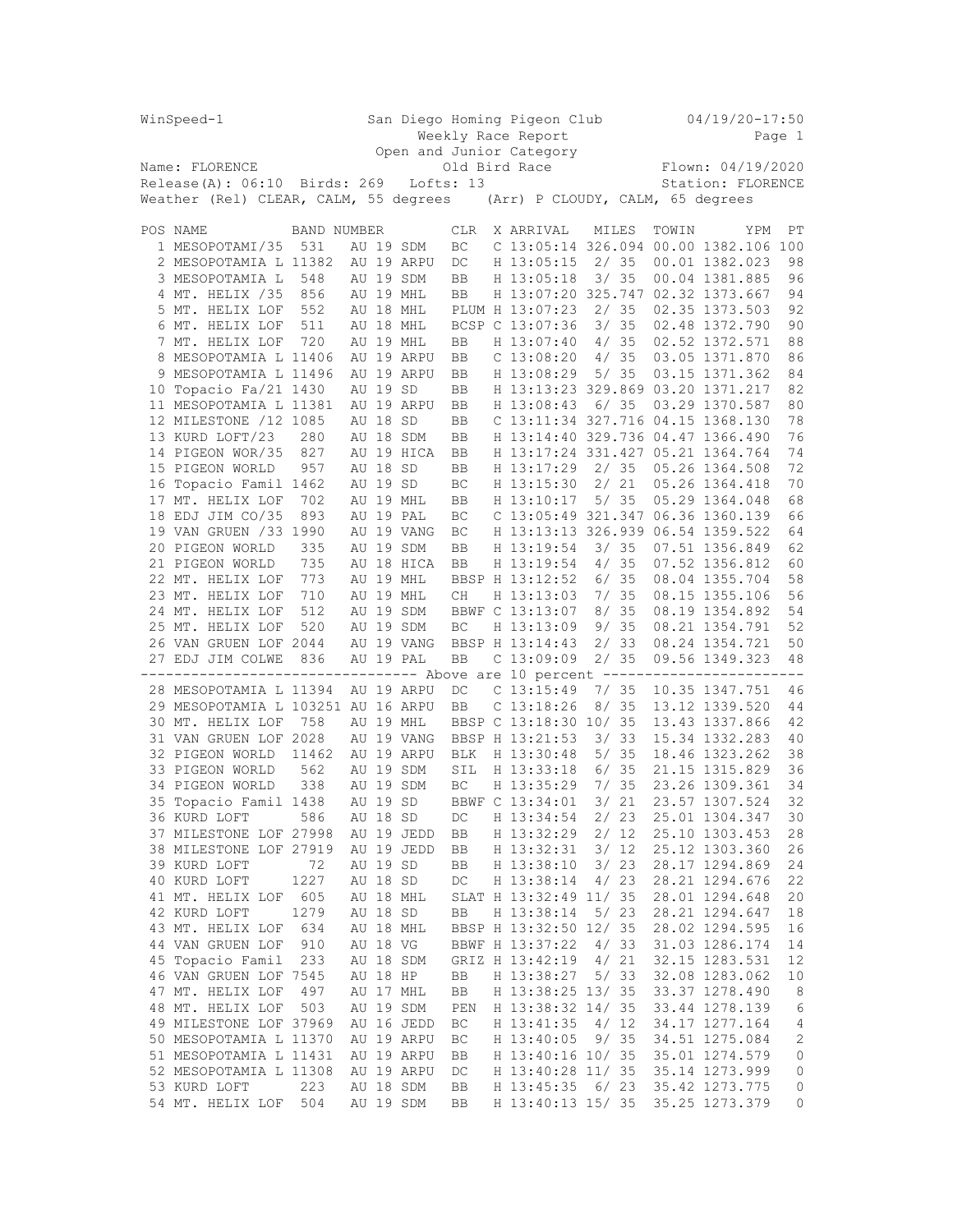|                                                                  |                         |                   |  |          |            |            |  |                                        |      |       |       | ------------------------ |                     |
|------------------------------------------------------------------|-------------------------|-------------------|--|----------|------------|------------|--|----------------------------------------|------|-------|-------|--------------------------|---------------------|
|                                                                  | 55 MILESTONE LOF        | 389               |  |          | AU 19 SDM  | BB         |  | H 13:44:02                             |      | 5/ 12 |       | 36.43 1270.300           | 0                   |
|                                                                  | 56 MESOPOTAMIA L        | 538               |  |          | AU 19 SDM  | $DC$       |  | H 13:42:13 12/ 35                      |      |       |       | 36.59 1269.064           | 0                   |
|                                                                  | 57 Topacio Famil        | 339               |  | AU 18 SD |            |            |  | BBSP H 13:47:38                        |      | 5/21  |       | 37.34 1268.619           | 0                   |
|                                                                  | 58 Topacio Famil 1424   |                   |  | AU 19 SD |            | BB         |  | $C$ 13:49:08                           |      | 6/ 21 |       | 39.05 1264.447           | $\mathbf{0}$        |
|                                                                  |                         |                   |  |          |            |            |  |                                        |      |       |       |                          |                     |
| WinSpeed-1<br>San Diego Homing Pigeon Club<br>$04/19/20 - 17:50$ |                         |                   |  |          |            |            |  |                                        |      |       |       |                          |                     |
| Weekly Race Report<br>Page 2                                     |                         |                   |  |          |            |            |  |                                        |      |       |       |                          |                     |
| Open and Junior Category                                         |                         |                   |  |          |            |            |  |                                        |      |       |       |                          |                     |
| Old Bird Race<br>Flown: 04/19/2020<br>Name: FLORENCE             |                         |                   |  |          |            |            |  |                                        |      |       |       |                          |                     |
|                                                                  |                         |                   |  |          |            |            |  |                                        |      |       |       |                          |                     |
|                                                                  | POS NAME                | BAND NUMBER       |  |          |            | <b>CLR</b> |  | X ARRIVAL                              |      | MILES | TOWIN | YPM                      | РT                  |
|                                                                  | 59 PIGEON WORLD         | 891               |  |          | AU 19 HICA | BB         |  | $C$ 13:51:33                           |      | 8/35  |       | 39.30 1263.787           | $\mathbf{0}$        |
|                                                                  | 60 MESOPOTAMIA L 83925  |                   |  |          | AU 17 ARPU | DC         |  | H 13:44:07 13/ 35                      |      |       |       | 38.53 1263.764           | 0                   |
|                                                                  | 61 KURD LOFT            | 1383              |  | AU 18    | SD         | BB         |  | H 13:49:15                             |      | 7/23  |       | 39.23 1263.588           | 0                   |
|                                                                  | 62 MT. HELIX LOF        | 658               |  |          | AU 18 MHL  |            |  | SLAT C 13:44:18 16/ 35                 |      |       |       | 39.30 1261.915           | 0                   |
|                                                                  | 63 RED STAR L/13 1627   |                   |  | AU 19 SD |            |            |  | BCWF H 13:49:05 329.145 39.58 1261.784 |      |       |       |                          | 0                   |
|                                                                  | 64 KURD LOFT            | 1503              |  | AU 18 SD |            | DC         |  | H 13:50:09                             |      | 8/23  |       | 40.17 1261.116           | 0                   |
|                                                                  | 65 MILESTONE LOF 52007  |                   |  | AU 19 AA |            | BB         |  | H 13:47:46                             |      | 6/12  |       | 40.28 1259.931           | 0                   |
|                                                                  | 66 KURD LOFT            | 102273 AU 16 ARPU |  |          |            | BB         |  | H 13:51:01                             |      | 9/23  |       | 41.08 1258.764           | 0                   |
|                                                                  | 67 EDJ JIM COLWE 26409  |                   |  |          | AU 19 JEDD | BB         |  | $C$ 13:40:05                           |      | 3/35  |       | 40.52 1256.578           | 0                   |
| 68                                                               | Topacio Famil           | 567               |  | AU 19    | SDM        | BB         |  | $C$ 13:52:21                           |      | 7/21  |       | 42.17 1255.678           | 0                   |
|                                                                  | 69 Topacio Famil 1448   |                   |  | AU 19 SD |            | BB         |  | H 13:52:21                             |      | 8/21  |       | 42.18 1255.660           | 0                   |
|                                                                  | 70 TROLLEY TR/10        | 554               |  |          | AU 19 SDM  | BB         |  | H 13:58:58 334.484 43.02 1255.251      |      |       |       |                          | 0                   |
|                                                                  |                         | 546               |  | AU 19 SD |            | BB         |  | H 13:59:01                             |      | 2/10  |       | 43.06 1255.100           |                     |
|                                                                  | 71 TROLLEY TRACK        |                   |  |          |            |            |  |                                        |      |       |       |                          | 0                   |
|                                                                  | 72 TROLLEY TRACK        | 553               |  |          | AU 19 SDM  | BB         |  | H 13:59:05                             |      | 3/10  |       | 43.09 1254.944           | 0                   |
|                                                                  | 73 VAN GRUEN LOF 1965   |                   |  |          | AU 19 VANG | BB         |  | H 13:48:46                             |      | 6/33  |       | 42.27 1254.192           | 0                   |
|                                                                  | 74 PIGEON WORLD         | 882               |  |          | AU 19 HICA | BB         |  | H 13:55:38                             |      | 9/35  |       | 43.35 1252.700           | 0                   |
|                                                                  | 75 EDJ JIM COLWE        | 889               |  |          | AU 19 PAL  | BB         |  | H 13:42:49                             |      | 4/35  |       | 43.37 1248.979           | 0                   |
|                                                                  | 76 EDJ JIM COLWE        | 839               |  |          | AU 19 PAL  | DC         |  | H 13:42:58                             |      | 5/35  |       | 43.45 1248.574           | 0                   |
|                                                                  | 77 EDJ JIM COLWE 42081  |                   |  |          | AU 19 JEDD | BB         |  | $C$ 13:43:50                           |      | 6/35  |       | 44.37 1246.199           | 0                   |
| 78                                                               | TRIPLE CRO/12           | 558               |  | AU 18 SD |            |            |  | BBWF C 13:54:01 328.495 45.42 1245.950 |      |       |       |                          | 0                   |
|                                                                  | 79 VAN GRUEN LOF 1972   |                   |  |          | AU 19 VANG | BB         |  | $C$ 13:52:58                           |      | 7/33  |       | 46.39 1242.836           | 0                   |
|                                                                  | 80 Topacio Famil        | 566               |  |          | AU 19 SDM  | BB         |  | H 13:58:12                             |      | 9/21  |       | 48.08 1239.993           | 0                   |
|                                                                  | 81 EDJ JIM COLWE 42043  |                   |  |          | AU 19 JEDD | BB         |  | $C$ 13:46:22                           |      | 7/35  |       | 47.09 1239.268           | 0                   |
|                                                                  | 82 MESOPOTAMIA L 11311  |                   |  |          | AU 19 ARPU | <b>BB</b>  |  | C 13:53:58 14/ 35                      |      |       |       | 48.43 1236.945           | 0                   |
|                                                                  | 83 KURD LOFT            | 47                |  | AU 19 SD |            | DC         |  | H 14:00:18 10/ 23                      |      |       |       | 50.26 1233.891           | 0                   |
|                                                                  | 84 PIGEON WORLD         | 331               |  |          | AU 19 SDM  | BB         |  | H 14:02:45 10/ 35                      |      |       |       | 50.42 1233.860           | 0                   |
|                                                                  | 85 PIGEON WORLD         | 302               |  |          | AU 19 SDM  | BB         |  | H 14:02:51 11/ 35                      |      |       |       | 50.49 1233.569           | 0                   |
|                                                                  | 86 VAN GRUEN LOF 1939   |                   |  |          | AU 19 VANG | ВC         |  | $C$ 13:56:52                           |      | 8/33  |       | 50.33 1232.428           | 0                   |
|                                                                  | 87 TRIPLE CROWN         | 88383             |  |          | MX 19 FMC  | BC         |  | $C$ 13:59:19                           |      | 2/12  |       | 51.00 1231.880           | 0                   |
|                                                                  | 88 MT. HELIX LOF        | 979               |  | AU 18 SD |            |            |  | DCWF H 13:56:04 17/ 35                 |      |       |       | 51.16 1230.044           | 0                   |
|                                                                  | 89 MESOPOTAMIA L 11307  |                   |  |          | AU 19 ARPU | BB         |  | H 13:56:41 15/ 35                      |      |       |       | 51.26 1229.749           | 0                   |
|                                                                  | 90 PIGEON WORLD         | 394               |  |          | AU 18 LAP  | DC         |  | H 14:04:48 12/ 35                      |      |       |       | 52.45 1228.516           | 0                   |
|                                                                  | 91 PIGEON WORLD         | 339               |  |          | AU 19 SDM  | BC         |  | H 14:04:49 13/35                       |      |       |       | 52.46 1228.472           | 0                   |
|                                                                  |                         |                   |  |          |            |            |  |                                        |      |       |       |                          |                     |
|                                                                  | 92 KURD LOFT            | 53                |  | AU 19 SD |            | DC         |  | H 14:02:51 11/ 23                      |      |       |       | 52.58 1227.259           | 0                   |
|                                                                  | 93 MT. HELIX LOF        | 801               |  |          | AU 19 MHL  | BC         |  | H 13:57:38 18/ 35                      |      |       |       | 52.50 1225.945           | 0                   |
|                                                                  | 94 MESOPOTAMIA L 11338  |                   |  |          | AU 19 ARPU |            |  | BBSP H 13:58:49 16/ 35                 |      |       |       | 53.35 1224.122           | 0                   |
|                                                                  | 95 Topacio Famil        | 935               |  | AU 18 SD |            | ВC         |  | H 14:05:29 10/ 21                      |      |       |       | 55.25 1220.999           | $\mathbb O$         |
|                                                                  | 96 PIGEON WORLD         | 235               |  |          | AU 16 LAP  | BB         |  | H 14:07:50 14/ 35                      |      |       |       | 55.47 1220.743           | 0                   |
|                                                                  | 97 Topacio Famil 1452   |                   |  | AU 19 SD |            | BB         |  | $C$ 14:05:42 11/21                     |      |       |       | 55.38 1220.430           | $\mathbb O$         |
|                                                                  | 98 KURD LOFT            | 1341              |  | AU 18 SD |            | DC         |  | H 14:06:13 12/ 23                      |      |       |       | 56.21 1218.566           | $\mathbb O$         |
|                                                                  | 99 MESOPOTAMIA L 11371  |                   |  |          | AU 19 ARPU | BB         |  | H 14:01:05 17/ 35                      |      |       |       | 55.51 1218.254           | $\mathbb O$         |
|                                                                  | 100 EDJ JIM COLWE 46573 |                   |  |          | AU 19 ARPU | BB         |  | $C$ 13:54:16                           |      | 8/35  |       | 55.04 1218.176           | $\mathsf{O}\xspace$ |
|                                                                  | 101 VAN GRUEN LOF       | 463               |  |          | AU 19 SDM  |            |  | BBSP H 14:03:10                        |      | 9/33  |       | 56.51 1216.045           | $\mathbb O$         |
|                                                                  | 102 VAN GRUEN LOF 2015  |                   |  |          | AU 19 VANG |            |  | GRIZ C 14:05:11 10/ 33                 |      |       |       | 58.52 1210.872           | $\mathbb O$         |
|                                                                  | 103 VAN GRUEN LOF       | 891               |  | AU 18 VG |            |            |  | BBPD C 14:06:08 11/ 33                 |      |       |       | 59.49 1208.465           | $\mathbb O$         |
|                                                                  | 104 VAN GRUEN LOF 2054  |                   |  |          | AU 19 VANG |            |  | BBWF H 14:06:54 12/ 33                 |      |       |       | 01:00 1206.505           | $\mathbb O$         |
|                                                                  | 105 EDJ JIM COLWE       | 892               |  |          | AU 19 PAL  | ВC         |  | H 13:59:59                             |      | 9/35  |       | 01:00 1203.385           | $\mathbb O$         |
|                                                                  | 106 MILESTONE LOF 52008 |                   |  | AU 19 AA |            | BB         |  | H 14:10:52                             | 7/12 |       |       | 01:03 1199.412           | $\mathbb O$         |
|                                                                  | 107 KURD LOFT           | 1605              |  | AU 19 SD |            | BB         |  | H 14:14:29 13/ 23                      |      |       |       | 01:04 1197.787           | $\mathbb O$         |
|                                                                  |                         |                   |  |          |            |            |  |                                        |      | 2/13  |       |                          |                     |
|                                                                  | 108 RED STAR LOFT 1637  |                   |  | AU 17 SD |            |            |  | BBWF H 14:14:47                        |      |       |       | 01:05 1194.904           | $\mathbb O$         |
|                                                                  | 109 KURD LOFT           | 598               |  | AU 17 SD |            | ВB         |  | H 14:15:56 14/ 23                      |      |       |       | 01:06 1194.213           | 0                   |
|                                                                  | 110 PIGEON WORLD        | 316               |  |          | AU 19 SDM  | BB         |  | C $14:18:46$ 15/ 35                    |      |       |       | 01:06 1193.427           | 0                   |